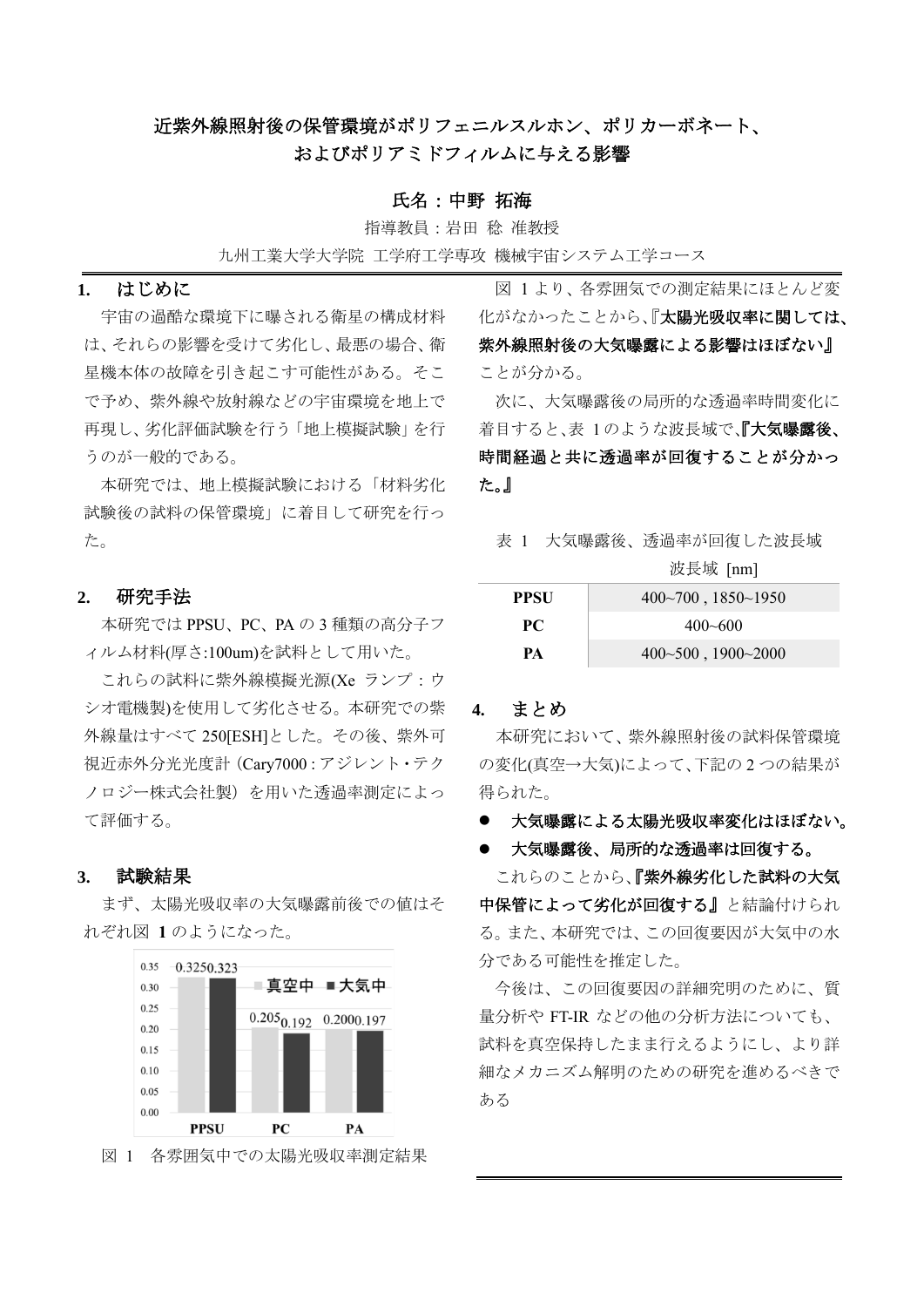# 『**The storage environment after near-ultraviolet irradiation is polyphenylsulfone, polycarbonate, And the effect on polyamide film**』

Name: **Takumi Nakano**

Supervisor: Minoru Iwata, Associate Professor

Kyushu Institute of Technology Graduate School of Engineering Department of Engineering Mechanical Space Systems Engineering Course

# **1. Research Background**

The constituent materials of a satellite exposed to the harsh environment of space deteriorate under the influence of them, and in the worst case, it can cause the failure of the satellite body. Therefore, it is common to perform a "ground simulation test" in which the space environment such as ultraviolet rays and radiation is reproduced on the ground in advance and a deterioration evaluation test is performed.

In this research, we focused on the "storage environment of the sample after the material deterioration test" in the ground mock test.

### **2. Research Methods**

In this study, three types of polymer film materials (thickness: 100um), PPSU, PC, and PA, were used as samples. These samples are deteriorated by using an ultraviolet simulated light source (Xe lamp: manufactured by Ushio, Inc.). The amount of ultraviolet rays in this study was set to 250 [ESH]. Then, it is evaluated by transmittance measurement using an ultraviolet-visible near-infrared spectrophotometer (Cary7000).

### **3. Research Results**

First, the values of the solar absorption rate before and after exposure to the atmosphere are as shown in Fig. 1. From Fig. 1, it can be seen that there was almost no change in the measurement results in each atmosphere, and that **"the sun absorption rate is almost unaffected by atmospheric exposure after UV irradiation."**

Next, focusing on the local change in transmittance over time after exposure to the atmosphere, in the wavelength range shown in Table 1, **"It was found that the transmittance recovers with the passage of time after exposure to the atmosphere."**

## **4. Conclusion**

In this study, the following two results were obtained due to changes in the sample storage environment (vacuum  $\rightarrow$  atmosphere) after UV irr.

⚫ **There is almost no change in the solar absorption rate due to atmospheric exposure.**

⚫ **Local permeability recovers after air exposure.** From these facts, it can be concluded that "the deterioration is recovered by storing the UVdeteriorated sample in the atmosphere". In this study, we estimated that this recovery factor may be atmospheric moisture.

In the future, in order to investigate the recovery factor in detail, it is necessary to make it possible to carry out other analytical methods such as mass spectrometry and FT-IR while holding the sample in vacuum, and proceed with research to elucidate the mechanism in more detail. Is